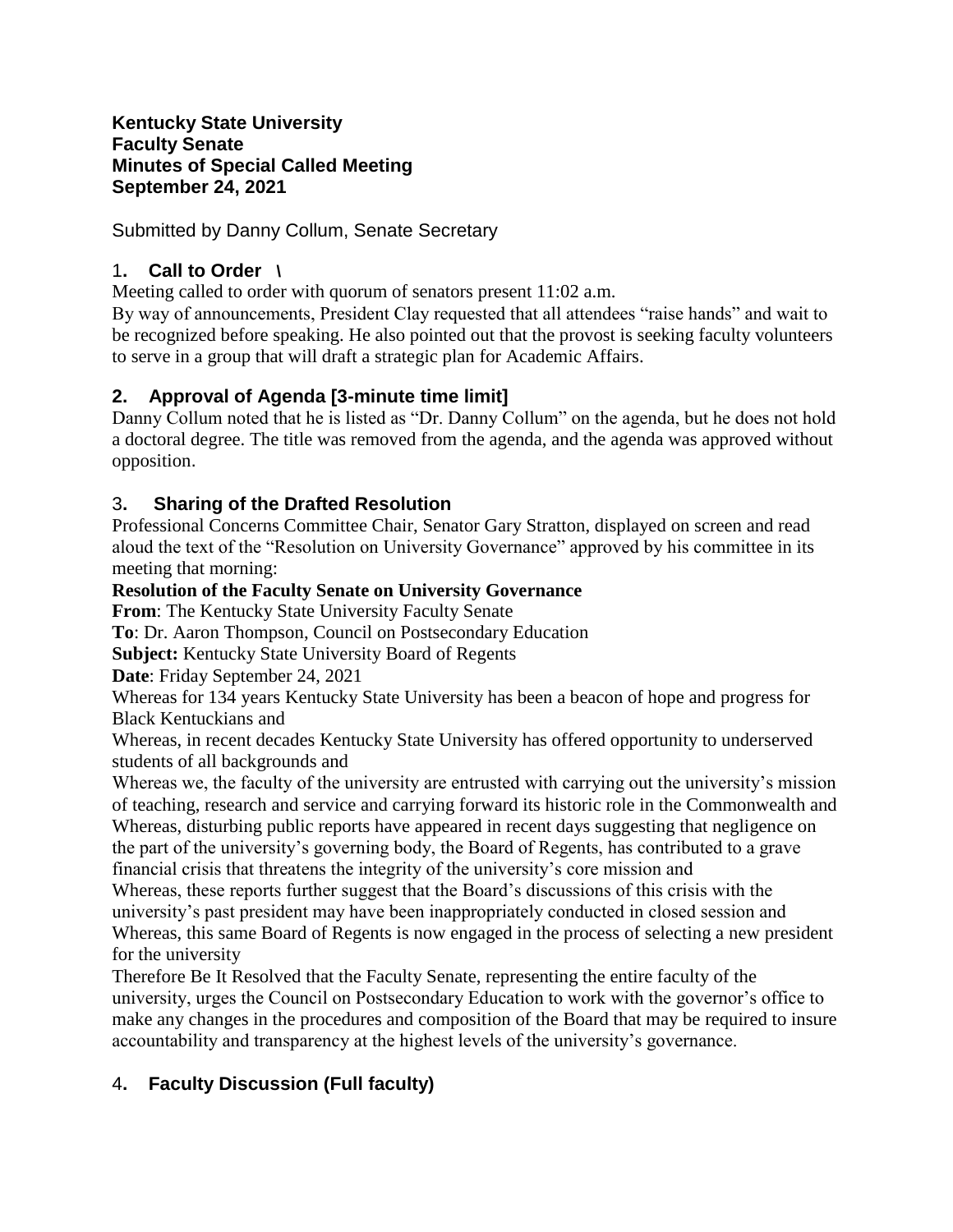Senator Lai expressed a concern with the resolution shifting responsibility to CPE, and asked, "What is the endgame?"

Senator Hannemann noted that the last presidential search in 2017 included only one faculty member on the search committee. Perhaps we also need a resolution calling for at least two faculty representatives on this year's search committee.

LeChrista Finn asked what this resolution is trying to accomplish.

Senator Grimes responded that it was to encourage CPE to see changes in procedures and composition of the board and leaves exactly what those measures would be up to CPE and the governor.

Dr. Finn asked how the text of the resolution came about, and Senator Collum responded that he had drafted the text at the request of the Faculty Senate Executive Committee and submitted it to the Professional Concerns Committee for consideration.

A student asked if the student voice would be heard in this process, and Senator Lai responded that search committees should always have student representation.

Peter Smith expressed a concern that the resolution text as submitted did not mention the current administration and its role in KSU's financial crisis. He noted that the recent dismissal of the former Staff Regent has already resulted in a lawsuit against the university that will probably require a very large financial settlement. He suggested that perhaps a senator could propose a friendly amendment to add "and the current administration" after "Board of Regents" in the fourth paragraph. Senator Hannemann made a motion to include that friendly amendment.

The amendment was put to a vote of the senators and was accepted by a vote of 15 for, two against and two absentions. So the resolution text was amended.

LeChrista Finn expressed a concern that no one has addressed compromised procedures among faculty colleagues in a recent election.

Senator Stratton noted that he had spoken with Dr. Finn about this concern and the Professional Concerns Committee would be looking at it.

A student inquired to whom "the current administration" referred. Peter Smith responded that this referred to Acting President Stamps and that pending lawsuits have placed the university in serious financial liability.

Senator Ballard-Kang asked if the resolution would be put to a vote of the Senate or the entire faculty. Senator Collum replied that the current motion would be an action voted only by the Faculty Senate in its role of representing the full faculty.

Dr. Finn asked if there could be some process for feedback from the full faculty.

President Clay agreed that this could be possible.

Senator Novelo said that one way for all faculty to have input is to follow the publicly posted minutes of the Senate and its committees and contact their representatives with their concerns. We all have a role to play in improving communication. One of my constituents has expressed to me a concern about the lack of communication from the upper administration. This environment does not foster communication and trust.

Senator Hannemann said the Senate had hoped for feedback from this meeting. Perhaps action should be postponed to get more feedback from constituents.

Senator Grimes said that Dr. Finn raised vaolid concerns. We should get views from as many faculty members as possible, and perhaps also get feedback about a possible second resolution to address the issue of a presidential search committee.

A student expressed the concern that the interests of students be considered in these discussions.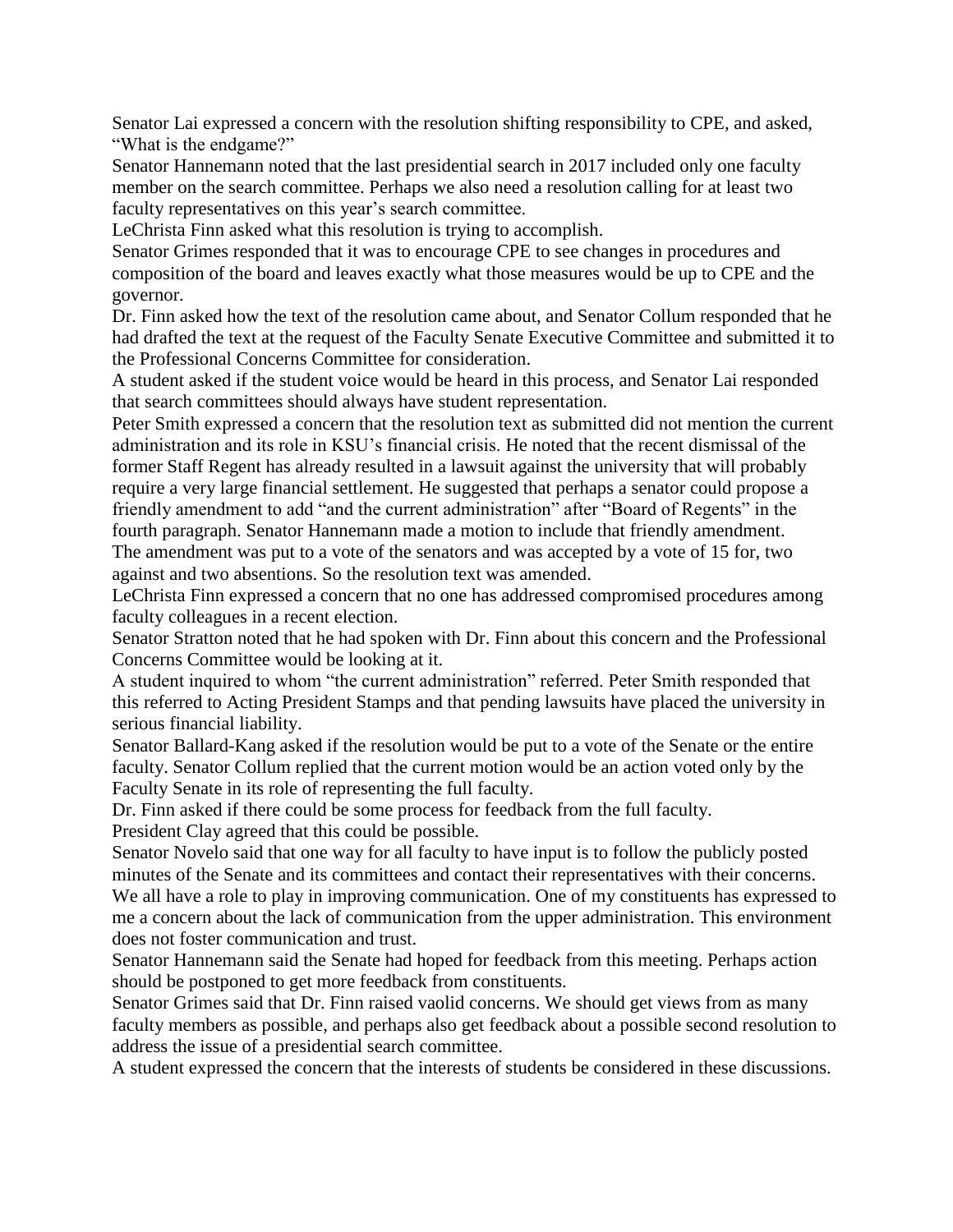Dr. Michael Robinson, a KSU alumnus attending the meeting, expressed his thanks to the faculty of KSU that inspired him to become a PhD. He asked if recording of this meeting would be available afterward and for the language of the draft resolution.

Senator Collum replied that the text would be available when the minutes were posted on the Faculty Senate page at [www.kysu.edu.](http://www.kysu.edu/)

## 5**. Recap of the discussions (Danny Collum)**

At this point President Clay asked Senator Collum to summarize the discussion so far. He reported that we had heard concerns about the resolution addressing the role of current administration, which had resulted in an amendment to the text. Concerns were expressed about the purpose of the resolution. What action does the Senate hope will result from it? And about the resolution not addressing the issue of faculty participation in a presidential search. Concern has also been expressed that the Senate has not yet heard enough feedback from the full faculty to be able to go forward on the resolution.

At this point, Senator Hannemann moved to postpone a vote on the resolution to the next regular Faculty Senate meeting, October 1.

Senators voted on this motion, and it passed with 18 votes for, one against and no abstentions. Helen Smith asked that the amended text of the resolution be published to the full faculty.

### 6. **Adjourn the meeting**

The meeting adjourned at 11:52 a.m.

### **Attendance:**

**Senators**

Phillip H Clay Patti Marraccini Daniel D Collum Changzheng Wang Jennifer Ballard-Kang Kris Grimes Nancy Capriles Barbara Witty Bobby Walter Fariba Bigdeli-Jahed Rozina Johnson Gary Stratton Bobby Walter

### **Guests**

Kirk Pomper Dr. Michael A. Robinson Jack Lee Wollman, Jr. Maia M Langley LeChrista Finn

Noel Novelo Jens Hannemann Gavin Washington Rene Desborde Bruce Griffis Alexander Lai Mary Barr Fariba Kashan Keith McCutchen Shawn Lucas Buddhi Gyawali Dr. Nkechi Amadife James Obielodan

Tierra Freeman-Taylor Timothy Forde Elgie McFayden Ms. Doyle Sonia Sanders